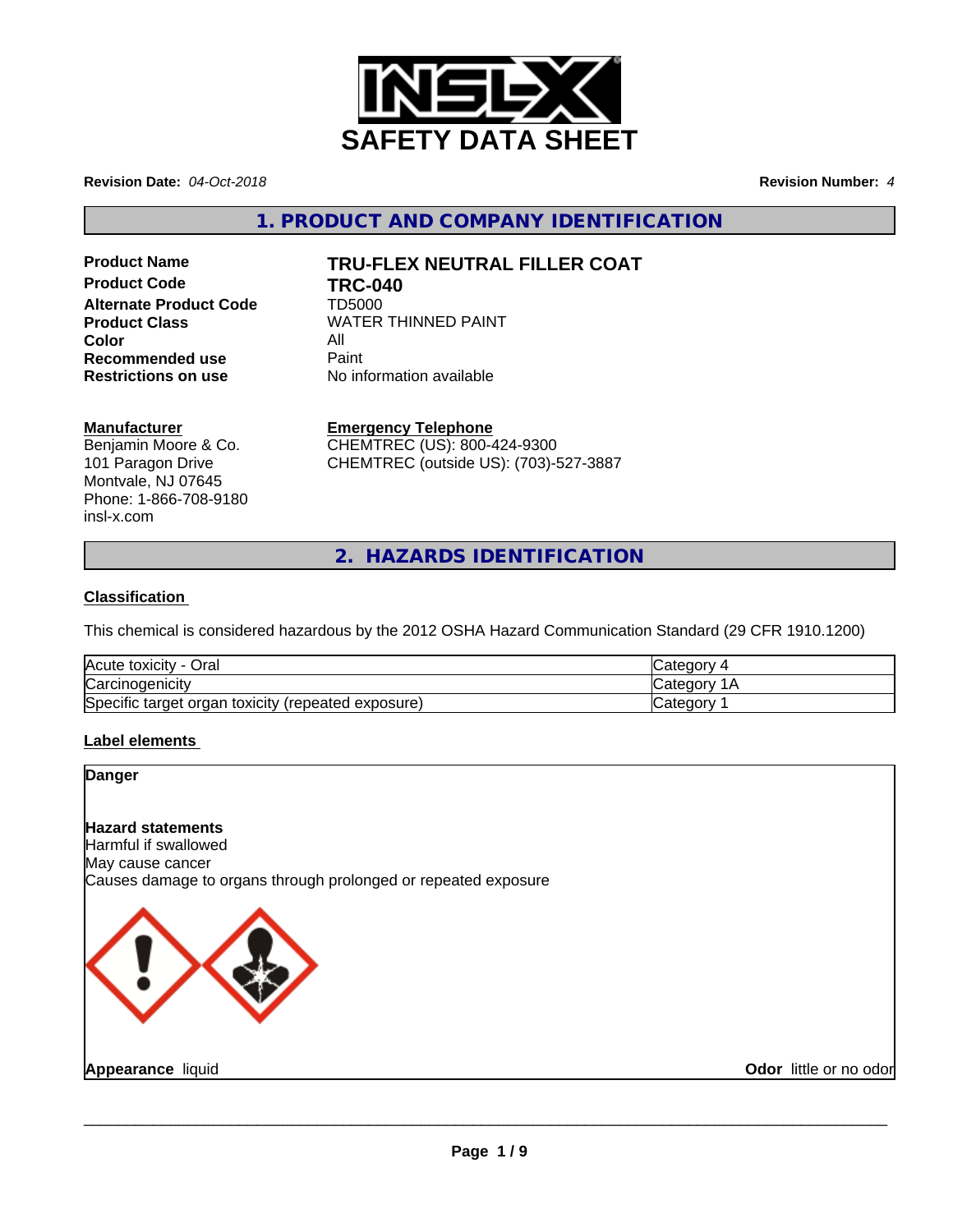# **Precautionary Statements - Prevention**

Obtain special instructions before use Do not handle until all safety precautions have been read and understood Use personal protective equipment as required Wash face, hands and any exposed skin thoroughly after handling Do not eat, drink or smoke when using this product Do not breathe dust/fume/gas/mist/vapors/spray

#### **Precautionary Statements - Response**

IF exposed or concerned: Get medical advice/attention **Ingestion** IF SWALLOWED: Call a POISON CENTER or doctor/physician if you feel unwell Rinse mouth

#### **Precautionary Statements - Storage**

Store locked up

# **Precautionary Statements - Disposal**

Dispose of contents/container to an approved waste disposal plant

#### **Hazards not otherwise classified (HNOC)**

Not applicable

#### **Other information**

No information available

# **3. COMPOSITION INFORMATION ON COMPONENTS**

| <b>Chemical name</b>                      | CAS No.       | Weight-% |
|-------------------------------------------|---------------|----------|
| Silica, crystalline                       | 14808-60-7    |          |
| Propylene glycol                          | $57 - 55 - 6$ |          |
| Propanoic acid, 2-methyl-, monoester with | 25265-77-4    |          |
| 2,2,4-trimethyl-1,3-pentanediol           |               |          |
| 2-Amino-2-methly-1-propanol               | 124-68-5      | 0.5      |
| Sodium C14-C16 olefin sulfonate           | 68439-57-6    | 0.5      |

|                       | 4. FIRST AID MEASURES                                                                                    |
|-----------------------|----------------------------------------------------------------------------------------------------------|
| <b>General Advice</b> | No hazards which require special first aid measures.                                                     |
| <b>Eye Contact</b>    | Rinse thoroughly with plenty of water for at least 15 minutes and consult a<br>physician.                |
| <b>Skin Contact</b>   | Wash off immediately with soap and plenty of water while removing all<br>contaminated clothes and shoes. |
| <b>Inhalation</b>     | Move to fresh air. If symptoms persist, call a physician.                                                |
| Ingestion             | Clean mouth with water and afterwards drink plenty of water. Consult a physician<br>if necessary.        |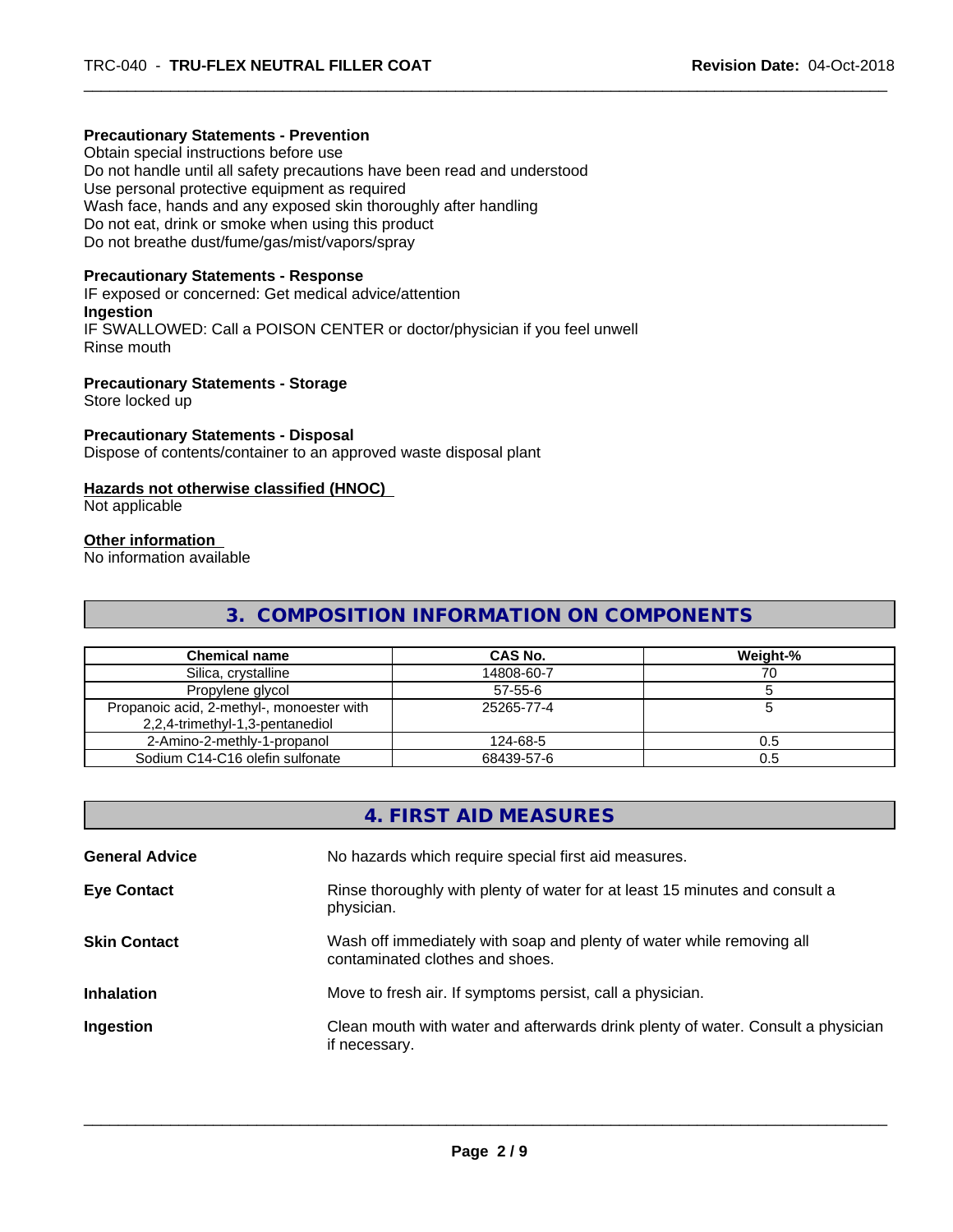| <b>Most Important</b><br><b>Symptoms/Effects</b>                                                  | None known.            |                                                    |                                                                                                                 |
|---------------------------------------------------------------------------------------------------|------------------------|----------------------------------------------------|-----------------------------------------------------------------------------------------------------------------|
| <b>Notes To Physician</b>                                                                         | Treat symptomatically. |                                                    |                                                                                                                 |
|                                                                                                   |                        | 5. FIRE-FIGHTING MEASURES                          |                                                                                                                 |
| <b>Suitable Extinguishing Media</b>                                                               |                        |                                                    | Use extinguishing measures that are appropriate to local<br>circumstances and the surrounding environment.      |
| <b>Protective Equipment And Precautions For</b><br><b>Firefighters</b>                            |                        | and full protective gear.                          | As in any fire, wear self-contained breathing apparatus<br>pressure-demand, MSHA/NIOSH (approved or equivalent) |
| <b>Specific Hazards Arising From The Chemical</b>                                                 |                        | extreme heat.                                      | Closed containers may rupture if exposed to fire or                                                             |
| <b>Sensitivity To Mechanical Impact</b>                                                           |                        | No                                                 |                                                                                                                 |
| <b>Sensitivity To Static Discharge</b>                                                            |                        | No                                                 |                                                                                                                 |
| <b>Flash Point Data</b><br>Flash Point (°F)<br>Flash Point (°C)<br><b>Method</b>                  |                        | Not applicable<br>Not applicable<br>Not applicable |                                                                                                                 |
| <b>Flammability Limits In Air</b>                                                                 |                        |                                                    |                                                                                                                 |
| Lower flammability limit:<br><b>Upper flammability limit:</b>                                     |                        | Not applicable<br>Not applicable                   |                                                                                                                 |
| Health: 1<br><b>NFPA</b>                                                                          | Flammability: 0        | Instability: 0                                     | <b>Special: Not Applicable</b>                                                                                  |
| <b>NFPA Legend</b><br>0 - Not Hazardous<br>1 - Slightly<br>2 - Moderate<br>3 - High<br>4 - Severe |                        |                                                    |                                                                                                                 |

*The ratings assigned are only suggested ratings, the contractor/employer has ultimate responsibilities for NFPA ratings where this system is used.*

*Additional information regarding the NFPA rating system is available from the National Fire Protection Agency (NFPA) at www.nfpa.org.*

# **6. ACCIDENTAL RELEASE MEASURES**

| <b>Personal Precautions</b>      | Avoid contact with skin, eyes and clothing. Ensure adequate ventilation.                             |
|----------------------------------|------------------------------------------------------------------------------------------------------|
| <b>Other Information</b>         | Prevent further leakage or spillage if safe to do so.                                                |
| <b>Environmental precautions</b> | See Section 12 for additional Ecological Information.                                                |
| <b>Methods for Cleaning Up</b>   | Soak up with inert absorbent material. Sweep up and shovel into suitable<br>containers for disposal. |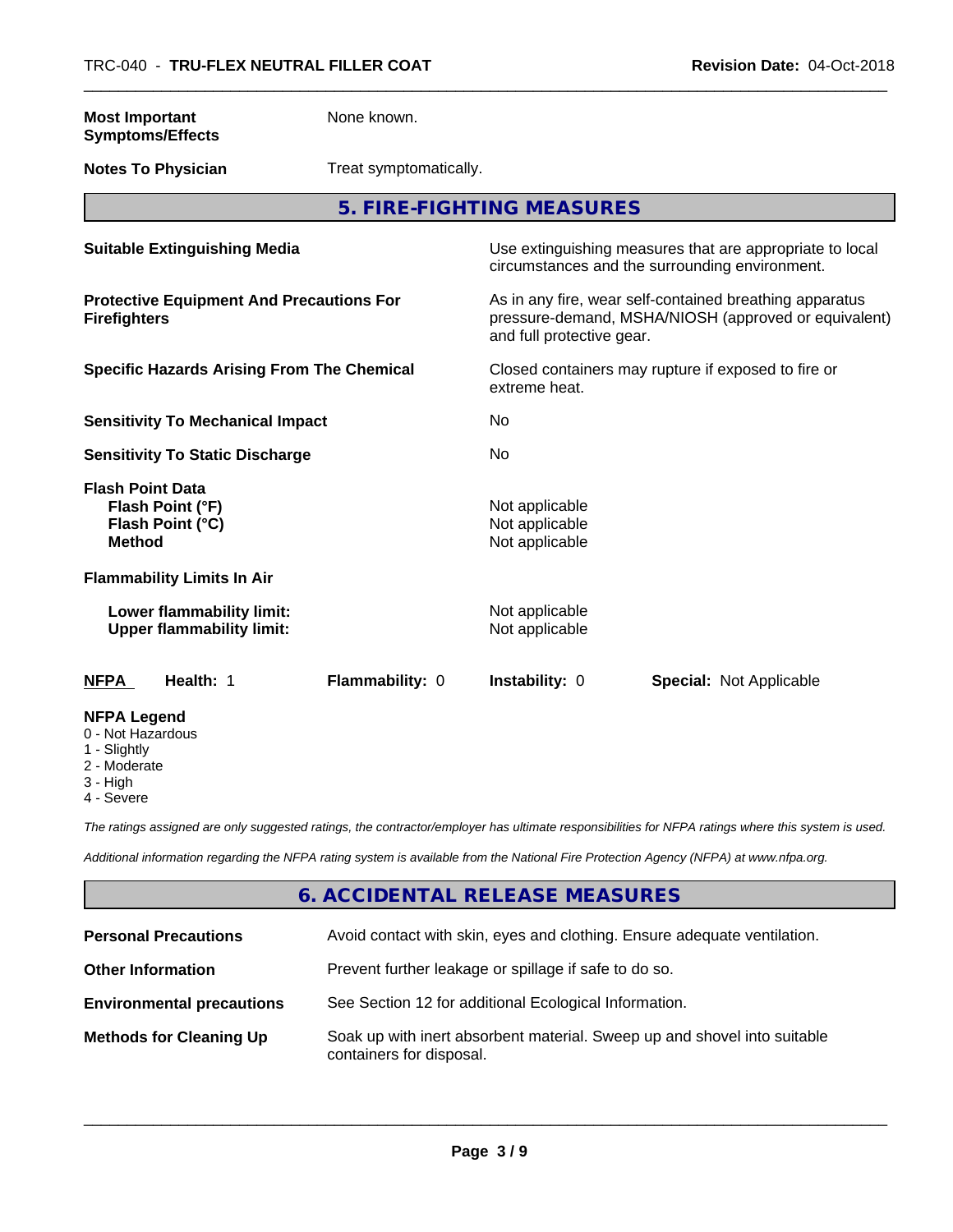|                               | 7. HANDLING AND STORAGE                                                                                                                                                          |
|-------------------------------|----------------------------------------------------------------------------------------------------------------------------------------------------------------------------------|
| <b>Handling</b>               | Avoid contact with skin, eyes and clothing. Avoid breathing vapors, spray mists or<br>sanding dust. In case of insufficient ventilation, wear suitable respiratory<br>equipment. |
| <b>Storage</b>                | Keep container tightly closed. Keep out of the reach of children.                                                                                                                |
| <b>Incompatible Materials</b> | No information available                                                                                                                                                         |

# **8. EXPOSURE CONTROLS/PERSONAL PROTECTION**

# **Exposure Limits**

| $\sim$<br>name<br>uher –<br>emical |                                                                                          | <b>DEI</b><br><br>-- |
|------------------------------------|------------------------------------------------------------------------------------------|----------------------|
| crystalline<br>~…<br>∴ollica       | <b>TWA</b><br>$\sim$<br>ma/m <sup>3</sup><br>$\sim$ Uz .<br><b>v</b> v <i>i</i> 1<br>- - |                      |

#### **Legend**

ACGIH - American Conference of Governmental Industrial Hygienists Exposure Limits OSHA - Occupational Safety & Health Administration Exposure Limits N/E - Not Established

**Engineering Measures** Ensure adequate ventilation, especially in confined areas.

# **Personal Protective Equipment**

| <b>Eye/Face Protection</b>    | Safety glasses with side-shields.                                        |
|-------------------------------|--------------------------------------------------------------------------|
| <b>Skin Protection</b>        | Protective gloves and impervious clothing.                               |
| <b>Respiratory Protection</b> | In case of insufficient ventilation wear suitable respiratory equipment. |
| <b>Llugiana Magauran</b>      | buoid contact with align avec and alathing. Bemove and week contaminated |

**Hygiene Measures** Avoid contact with skin, eyes and clothing. Remove and wash contaminated clothing before re-use. Wash thoroughly after handling.

# **9. PHYSICAL AND CHEMICAL PROPERTIES**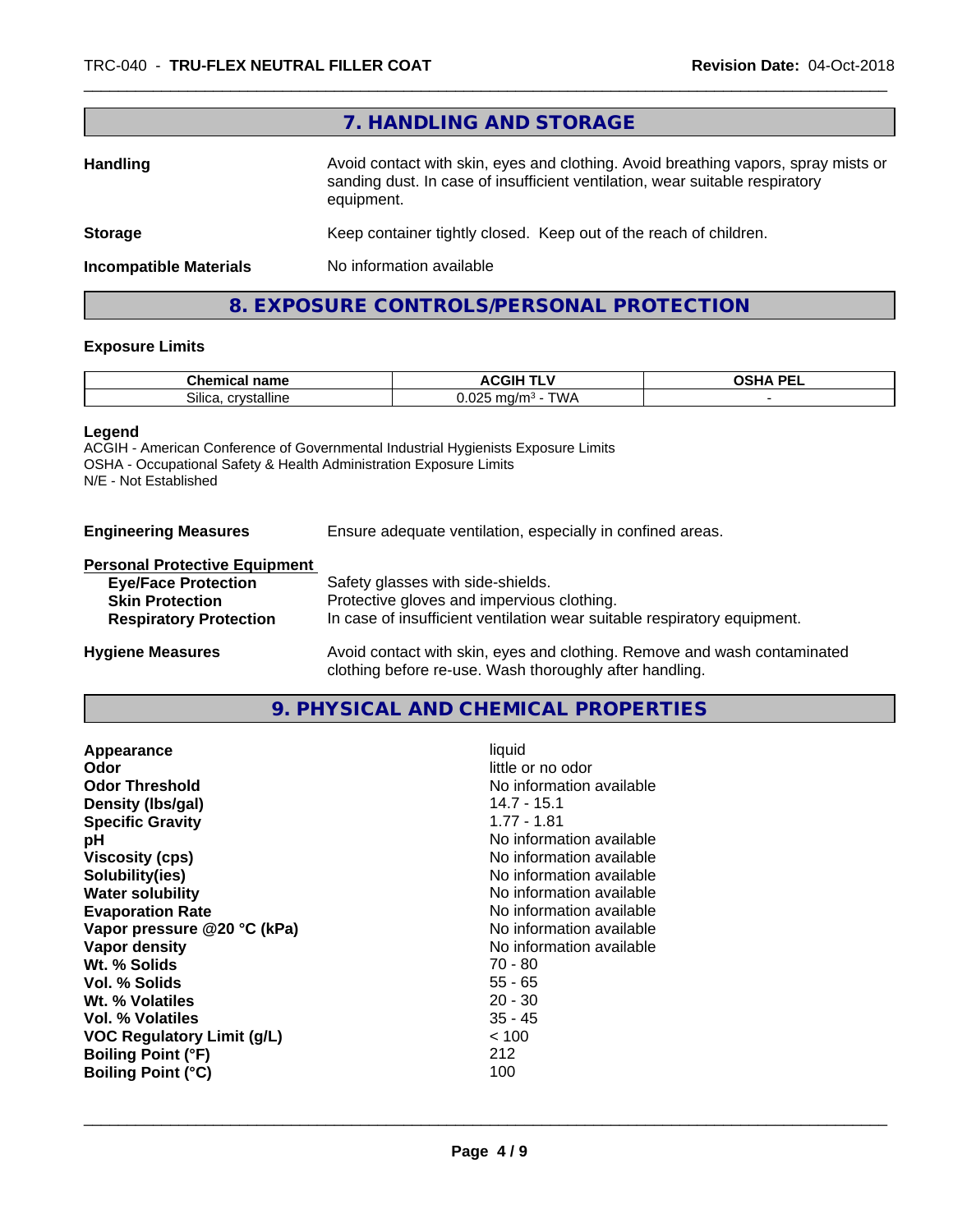**Freezing Point (°F)** 32 **Freezing Point (°C)** 0 **Flash Point (°F)**<br> **Flash Point (°C)**<br> **Flash Point (°C)**<br> **C Flash Point (°C) Method** Not applicable<br> **Flammability (solid, gas)** Not applicable Not applicable **Flammability (solid, gas)**<br> **Upper flammability limit:**<br>
Upper flammability limit: **Upper flammability limit:**<br> **Lower flammability limit:**<br>
Not applicable<br>
Not applicable **Lower flammability limit:**<br> **Autoignition Temperature (°F)** Not applicable available and the Mustafable and Mustafable and Mustafable and Mu **Autoignition Temperature (°F)**<br> **Autoignition Temperature (°C)** No information available **Autoignition Temperature (°C) Decomposition Temperature (°F)**<br> **Decomposition Temperature (°C)**<br>
No information available **Decomposition Temperature (°C)**<br>Partition coefficient

**No information available** 

# **10. STABILITY AND REACTIVITY**

| <b>Reactivity</b>                         | Not Applicable                           |
|-------------------------------------------|------------------------------------------|
| <b>Chemical Stability</b>                 | Stable under normal conditions.          |
| <b>Conditions to avoid</b>                | Prevent from freezing.                   |
| <b>Incompatible Materials</b>             | No materials to be especially mentioned. |
| <b>Hazardous Decomposition Products</b>   | None under normal use.                   |
| <b>Possibility of hazardous reactions</b> | None under normal conditions of use.     |

# **11. TOXICOLOGICAL INFORMATION**

| <b>Product Information</b>                                                                                                  |                                                                                                                                                                                                                                                                                                                                           |  |  |
|-----------------------------------------------------------------------------------------------------------------------------|-------------------------------------------------------------------------------------------------------------------------------------------------------------------------------------------------------------------------------------------------------------------------------------------------------------------------------------------|--|--|
| Information on likely routes of exposure                                                                                    |                                                                                                                                                                                                                                                                                                                                           |  |  |
|                                                                                                                             | <b>Principal Routes of Exposure</b> Eye contact, skin contact and inhalation.                                                                                                                                                                                                                                                             |  |  |
| <b>Acute Toxicity</b>                                                                                                       |                                                                                                                                                                                                                                                                                                                                           |  |  |
| <b>Product Information</b>                                                                                                  | No information available                                                                                                                                                                                                                                                                                                                  |  |  |
| Symptoms related to the physical, chemical and toxicological characteristics                                                |                                                                                                                                                                                                                                                                                                                                           |  |  |
| <b>Symptoms</b>                                                                                                             | No information available                                                                                                                                                                                                                                                                                                                  |  |  |
| Delayed and immediate effects as well as chronic effects from short and long-term exposure                                  |                                                                                                                                                                                                                                                                                                                                           |  |  |
| Eye contact<br><b>Skin contact</b><br><b>Inhalation</b><br>Ingestion<br><b>Sensitization</b><br><b>Neurological Effects</b> | May cause slight irritation.<br>Substance may cause slight skin irritation. Prolonged or repeated contact may dry<br>skin and cause irritation.<br>May cause irritation of respiratory tract.<br>Ingestion may cause gastrointestinal irritation, nausea, vomiting and diarrhea.<br>No information available<br>No information available. |  |  |
| <b>Mutagenic Effects</b>                                                                                                    | No information available.                                                                                                                                                                                                                                                                                                                 |  |  |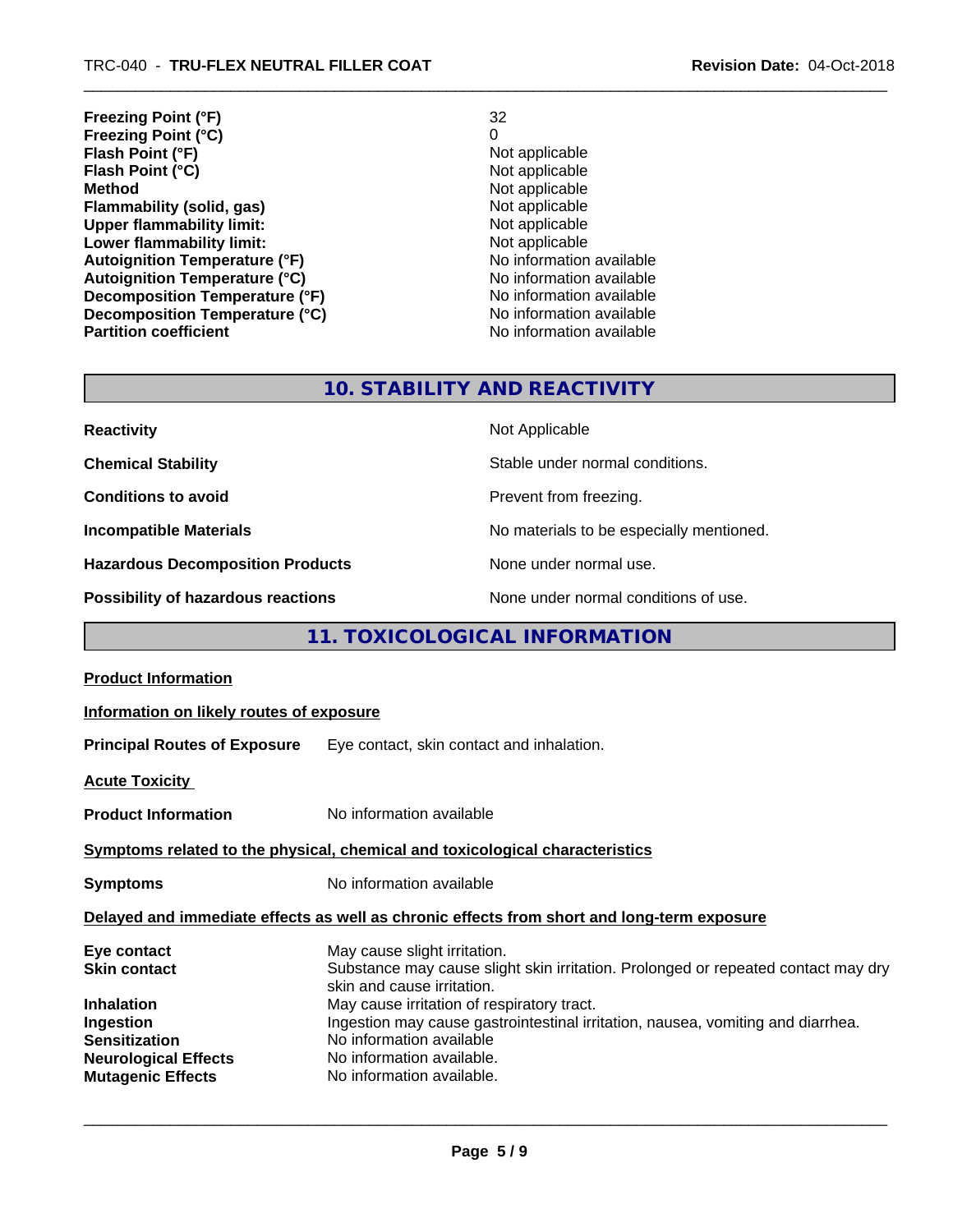| <b>Reproductive Effects</b>     | No information available.                                                  |
|---------------------------------|----------------------------------------------------------------------------|
| <b>Developmental Effects</b>    | No information available.                                                  |
| <b>Target organ effects</b>     | No information available.                                                  |
| <b>STOT - single exposure</b>   | No information available.                                                  |
| <b>STOT - repeated exposure</b> | Causes damage to organs through prolonged or repeated exposure if inhaled. |
| Other adverse effects           | No information available.                                                  |
| <b>Aspiration Hazard</b>        | No information available                                                   |

#### **Numerical measures of toxicity**

**The following values are calculated based on chapter 3.1 of the GHS document**

| <b>ATEmix (oral)</b>   | 743 mg/kg |
|------------------------|-----------|
| <b>ATEmix (dermal)</b> | 781342    |

# **Component Information**

Silica, crystalline LD50 Oral: 500 mg/kg (Rat) Propylene glycol LD50 Oral: 20000 mg/kg (Rat) LD50 Dermal: 20800 mg/kg (Rabbit)

#### **Carcinogenicity**

*The information below indicateswhether each agency has listed any ingredient as a carcinogen:.*

| <b>Chemical name</b>   | <b>IARC</b>      | <b>NTP</b>            | <b>OSHA</b> |
|------------------------|------------------|-----------------------|-------------|
|                        | Human Carcinogen | <b>Known</b><br>Humar | Listed      |
| Silica,<br>crystalline |                  | Carcinogen            |             |

• Crystalline Silica has been determined to be carcinogenic to humans by IARC (1) when in respirable form. Risk of cancer depends on duration and level of inhalation exposure to spray mist or dust from sanding the dried paint.

#### **Legend**

IARC - International Agency for Research on Cancer NTP - National Toxicity Program OSHA - Occupational Safety & Health Administration

**12. ECOLOGICAL INFORMATION**

# **Ecotoxicity Effects**

The environmental impact of this product has not been fully investigated.

# **Product Information**

# **Acute Toxicity to Fish**

No information available

# **Acute Toxicity to Aquatic Invertebrates**

No information available

# **Acute Toxicity to Aquatic Plants**

No information available

# **Persistence / Degradability**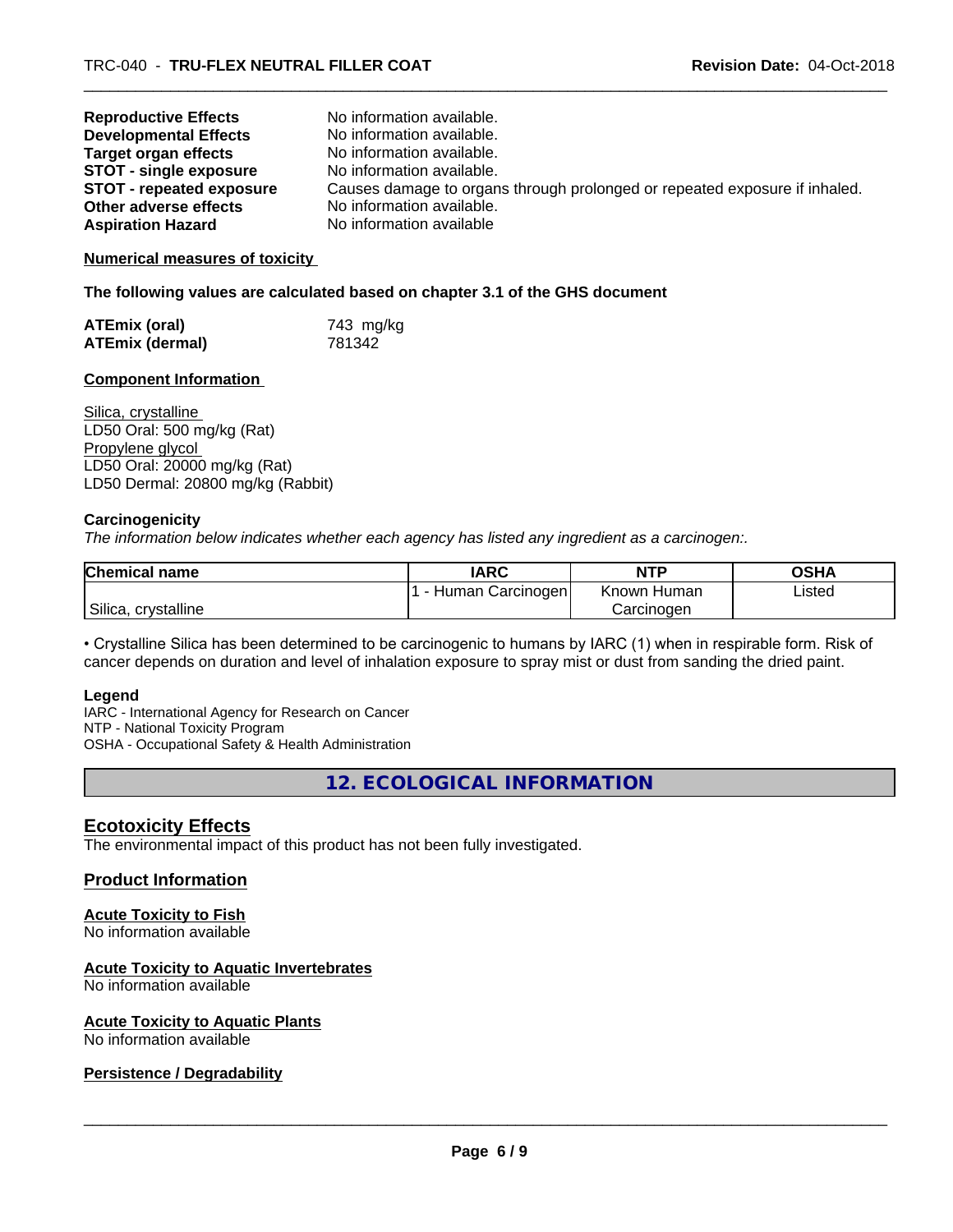No information available.

# **Bioaccumulation**

No information available.

# **Mobility in Environmental Media**

No information available.

# **Ozone**

No information available

# **Component Information**

# **Acute Toxicity to Fish**

No information available Propylene glycol LC50: 710 mg/L (Fathead Minnow - 96 hr.)

# **Acute Toxicity to Aquatic Invertebrates**

No information available Propylene glycol EC50: > 10000 mg/L (Daphnia magna - 24 hr.)

# **Acute Toxicity to Aquatic Plants**

No information available

|                              | 13. DISPOSAL CONSIDERATIONS                                                                                                                                                                                               |
|------------------------------|---------------------------------------------------------------------------------------------------------------------------------------------------------------------------------------------------------------------------|
| <b>Waste Disposal Method</b> | Dispose of in accordance with federal, state, and local regulations. Local<br>requirements may vary, consult your sanitation department or state-designated<br>environmental protection agency for more disposal options. |
|                              | 14. TRANSPORT INFORMATION                                                                                                                                                                                                 |
| <b>DOT</b>                   | Not regulated                                                                                                                                                                                                             |
| <b>ICAO/IATA</b>             | Not regulated                                                                                                                                                                                                             |
| <b>IMDG/IMO</b>              | Not regulated                                                                                                                                                                                                             |
|                              | 15. REGULATORY INFORMATION                                                                                                                                                                                                |
|                              |                                                                                                                                                                                                                           |

# **International Inventories**

| <b>TSCA: United States</b> | Yes - All components are listed or exempt. |
|----------------------------|--------------------------------------------|
| <b>DSL: Canada</b>         | Yes - All components are listed or exempt. |

# **Federal Regulations**

# **SARA 311/312 hazardous categorization**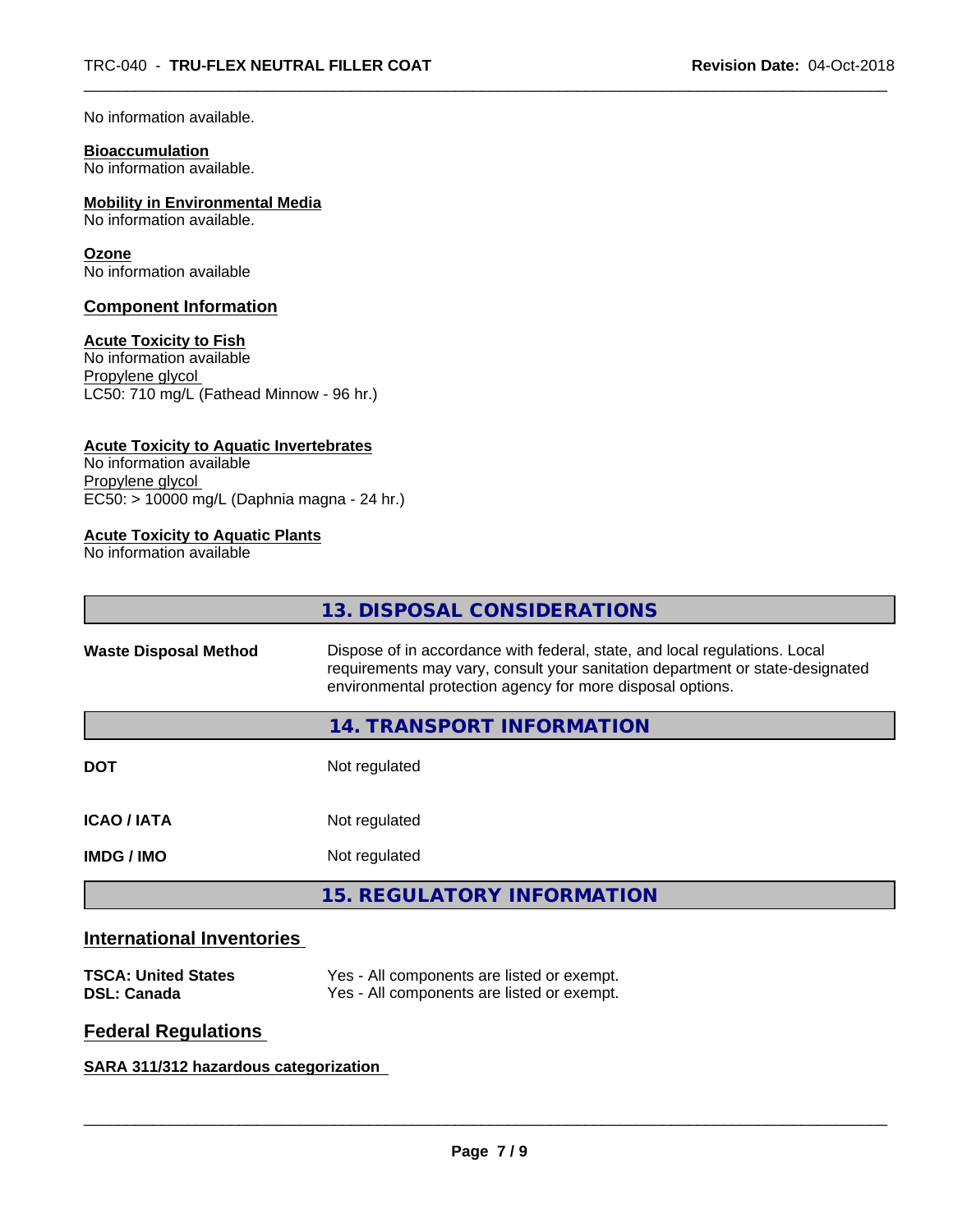| Acute health hazard               | Yes |  |
|-----------------------------------|-----|--|
| Chronic Health Hazard             | Yes |  |
| Fire hazard                       | N٥  |  |
| Sudden release of pressure hazard | Nο  |  |
| Reactive Hazard                   | Nο  |  |

#### **SARA 313**

Section 313 of Title III of the Superfund Amendments and Reauthorization Act of 1986 (SARA). This product contains a chemical or chemicals which are subject to the reporting requirements of the Act and Title 40 of the Code of Federal Regulations, Part 372:

*None*

#### **Clean Air Act,Section 112 Hazardous Air Pollutants (HAPs) (see 40 CFR 61)**

This product contains the following HAPs:

*None*

# **US State Regulations**

# **California Proposition 65**

**WARNING:** Cancer and Reproductive Harm– www.P65warnings.ca.gov

#### **State Right-to-Know**

| Chemical<br>name                       | ssachusetts<br>ма | . Jersev<br><b>New</b> | <b>Insvlvania</b> |
|----------------------------------------|-------------------|------------------------|-------------------|
| crystalline<br>Silica                  |                   |                        |                   |
| alvcol<br>1500<br>rop\<br>יוכו וכ<br>. |                   |                        |                   |

# **Legend**

X - Listed

# **16. OTHER INFORMATION**

**HMIS** - **Health:** 3\* **Flammability:** 0 **Reactivity:** 0 **PPE:** -

# **HMIS Legend**

- 0 Minimal Hazard
- 1 Slight Hazard
- 2 Moderate Hazard
- 3 Serious Hazard
- 4 Severe Hazard
- \* Chronic Hazard

X - Consult your supervisor or S.O.P. for "Special" handling instructions.

*Note: The PPE rating has intentionally been left blank. Choose appropriate PPE that will protect employees from the hazards the material will present under the actual normal conditions of use.*

*Caution: HMISÒ ratings are based on a 0-4 rating scale, with 0 representing minimal hazards or risks, and 4 representing significant hazards or risks. Although HMISÒ ratings are not required on MSDSs under 29 CFR 1910.1200, the preparer, has chosen to provide them. HMISÒ ratings are to be used only in conjunction with a fully implemented HMISÒ program by workers who have received appropriate HMISÒ training. HMISÒ is a*